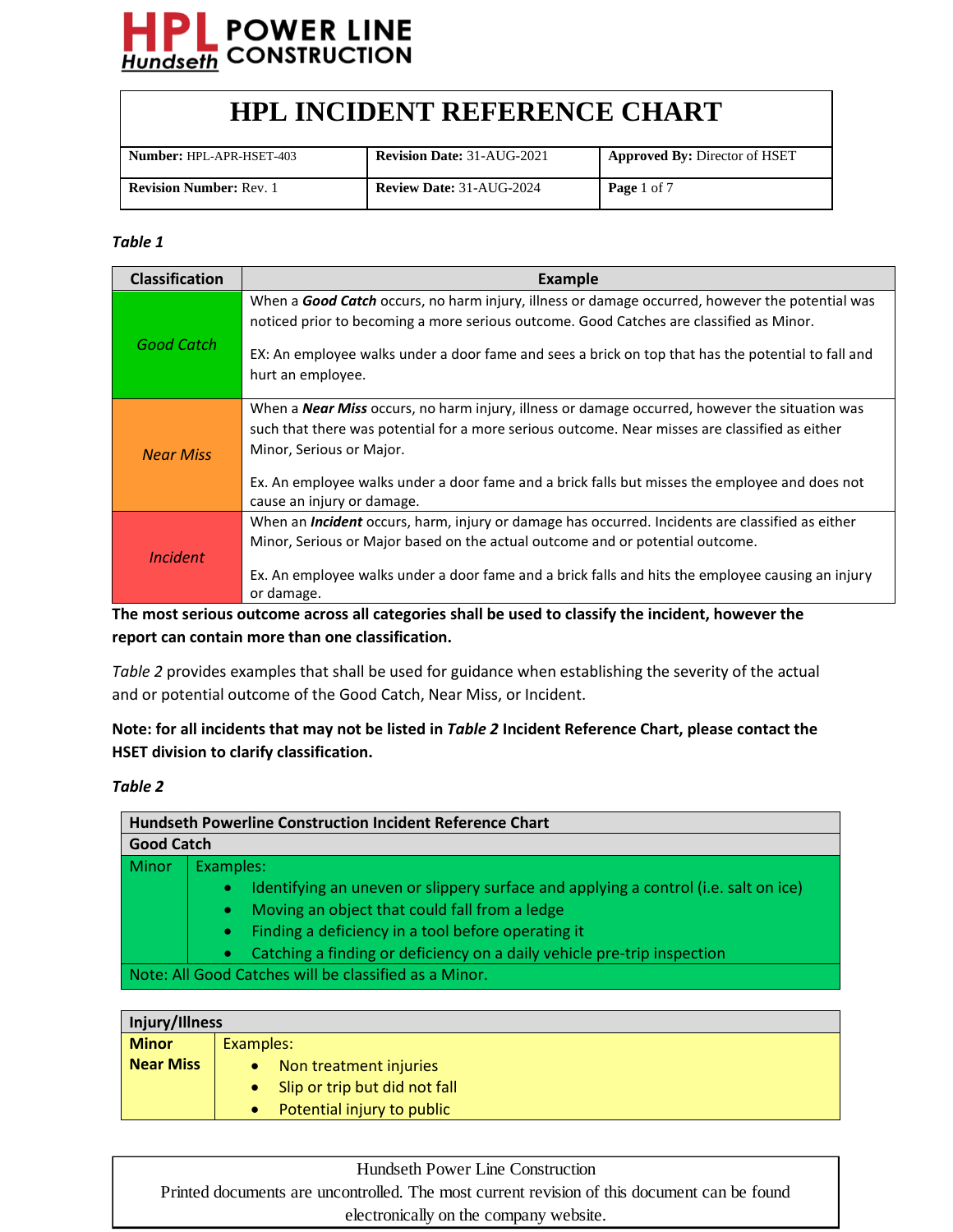

| <b>Number:</b> HPL-APR-HSET-403 | <b>Revision Date: 31-AUG-2021</b> | <b>Approved By: Director of HSET</b> |
|---------------------------------|-----------------------------------|--------------------------------------|
| <b>Revision Number: Rev. 1</b>  | <b>Review Date: 31-AUG-2024</b>   | Page 2 of 7                          |

| <b>Serious</b>   | Examples:                                                                                                                      |  |  |
|------------------|--------------------------------------------------------------------------------------------------------------------------------|--|--|
| <b>Near Miss</b> | Potential for a serious injury<br>$\bullet$                                                                                    |  |  |
|                  | Open excavation that is not barricaded or signed<br>۰                                                                          |  |  |
|                  | Mobilizing equipment near an unidentified power line<br>$\bullet$                                                              |  |  |
|                  | Working at heights without wearing the required PPE<br>$\bullet$                                                               |  |  |
|                  | Isolation incidents (guarantee of isolation, construction isolation, switching,<br>$\bullet$<br>recloser block, grounding)     |  |  |
|                  | A breach of using or following a procedure, process or standard that had the<br>$\bullet$<br>potential for a serious incident. |  |  |
|                  | A violation of limits of approach<br>$\bullet$                                                                                 |  |  |
|                  | A compliance or stop work order from a government body<br>۰                                                                    |  |  |
| <b>Minor</b>     | First aid as per definition                                                                                                    |  |  |
| <b>Incident</b>  | First aid kit used<br>$\bullet$                                                                                                |  |  |
| <b>Serious</b>   | <b>Occupational illness</b><br>$\bullet$                                                                                       |  |  |
| <b>Incident</b>  | Medical aid as per definition<br>$\bullet$                                                                                     |  |  |
|                  | <b>Modified duties required</b><br>$\bullet$                                                                                   |  |  |
| <b>Major</b>     | Fatality<br>$\bullet$                                                                                                          |  |  |
| <b>Incident</b>  | Lost time incident<br>$\bullet$                                                                                                |  |  |

|                                    | <b>Property/Equipment/Tool Damage</b>                                                                                                                                                                                                                                                                                                                                                                                                                                                                                               |
|------------------------------------|-------------------------------------------------------------------------------------------------------------------------------------------------------------------------------------------------------------------------------------------------------------------------------------------------------------------------------------------------------------------------------------------------------------------------------------------------------------------------------------------------------------------------------------|
| <b>Minor</b><br><b>Near Miss</b>   | Fire hazards are present, and precautions are not taken to address the risk (ex.<br>$\bullet$<br>Idling in tall grass in warm/dry weather, welding in a dry area without wetting<br>the ground prior)<br>$\bullet$                                                                                                                                                                                                                                                                                                                  |
| <b>Serious</b><br><b>Near Miss</b> | Fire near Hundseth asset(s) or has the potential to spread to Hundseth asset(s)<br>$\bullet$<br>The controls from the Hazard, Aspect and Risk Assessment were not<br>$\bullet$<br>implemented to protect the work zone<br>Unsecured load where equipment fell - no impact to public or property<br>$\bullet$<br>Potential for serious tool, equipment, facility, or property damage<br>$\bullet$<br>Weather conditions existed that could lead to a fire spreading out of control<br>$\bullet$<br>(high winds, dry conditions etc.) |
| <b>Minor</b><br><b>Incident</b>    | Property damage under \$5,000<br>۰<br>Vehicle incident with damage under \$5,000<br>۰<br>Preventable vehicle incident<br>$\bullet$<br>An ignition occurred and the fire is contained but did not spread to another<br>$\bullet$<br>fuel source<br>Property damage to exterior of site (ex. Perimeter fence, building, etc.) with<br>۰<br>no entry gained.                                                                                                                                                                           |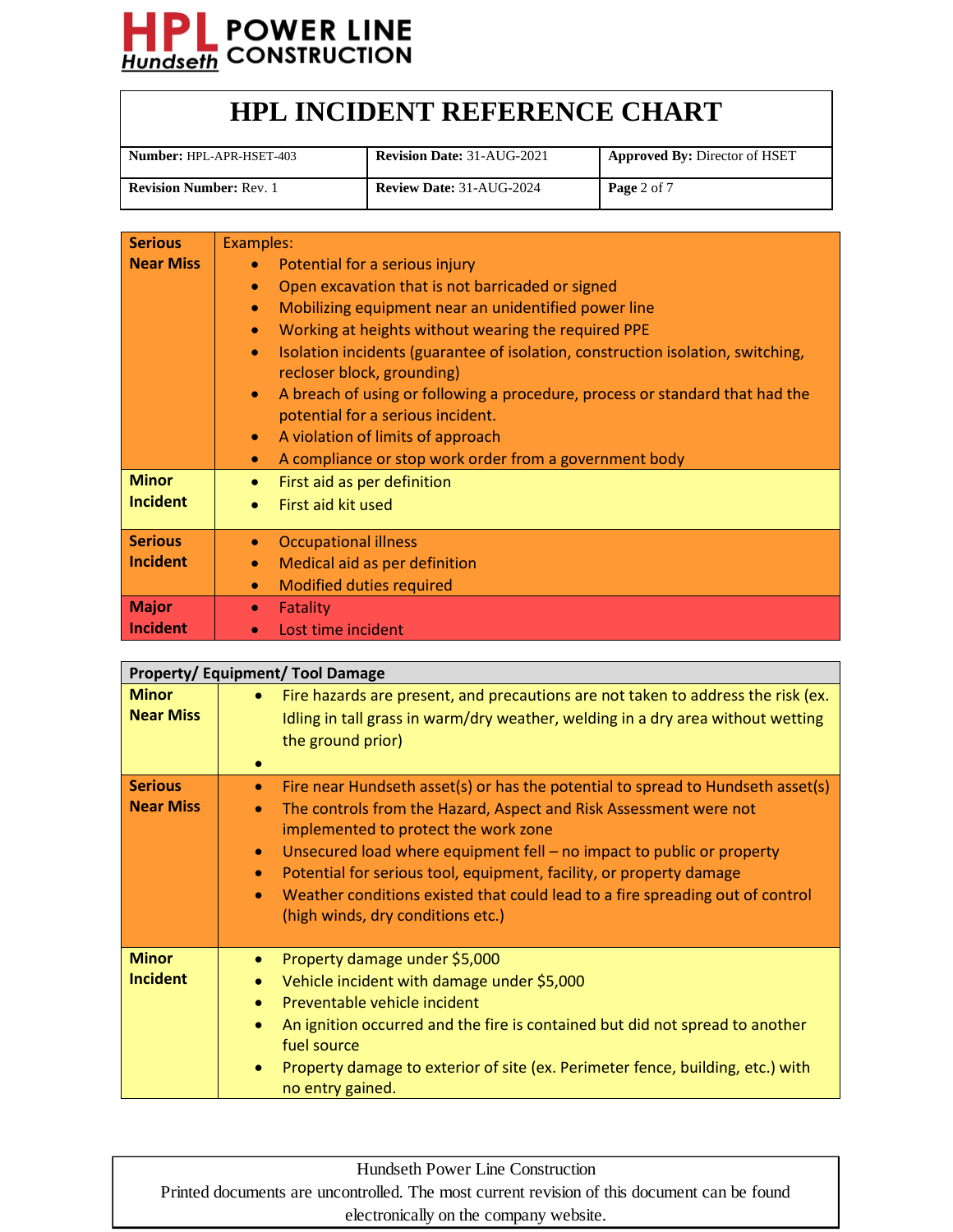

| <b>Number: HPL-APR-HSET-403</b> | <b>Revision Date: 31-AUG-2021</b> | <b>Approved By: Director of HSET</b> |
|---------------------------------|-----------------------------------|--------------------------------------|
| <b>Revision Number: Rev. 1</b>  | <b>Review Date: 31-AUG-2024</b>   | Page 3 of 7                          |

|                 | Property damage minor in nature<br>$\bullet$                                                  |
|-----------------|-----------------------------------------------------------------------------------------------|
|                 | <b>Trespassing</b><br>$\bullet$                                                               |
|                 | Car prowling with access into vehicle                                                         |
|                 | Tailgate resulting in unauthorized access<br>$\bullet$                                        |
|                 | <b>Minor theft</b><br>$\bullet$                                                               |
|                 | Lost or stolen keys                                                                           |
| <b>Serious</b>  | Property damage between \$5,000 to \$50,000<br>$\bullet$                                      |
| <b>Incident</b> | Vehicle incident with damage between \$5,000 - \$10,000<br>$\bullet$                          |
|                 | An ignition has occurred on an Hundseth asset, and the fire spread to other<br>$\bullet$      |
|                 | fuel sources, such as grass, trees, crops, property, etc                                      |
|                 | An ignition has been caused by an employee or contract and a fire starts on a<br>$\bullet$    |
|                 | fuel source such as grass, trees, crops, property, etc                                        |
|                 | A fire is ignited with the potential of spreading due to weather conditions (ex.<br>$\bullet$ |
|                 | High winds, dry conditions) and the fire department is called to prevent the                  |
|                 | spread of the fire                                                                            |
|                 | Low risk of Fines and or litigation<br>$\bullet$                                              |
|                 | Property damage serious in nature<br>$\bullet$                                                |
|                 | Lost or stolen keys and used for entry.<br>$\bullet$                                          |
|                 | Serious theft<br>$\bullet$                                                                    |
|                 | Property damage to exterior of site (ex. Perimeter fence, building, etc.) with                |
|                 | entry gained.                                                                                 |
|                 | Trespassing to complete an action<br>$\bullet$                                                |
|                 | <b>Unauthorized access</b><br>$\bullet$                                                       |
|                 | Threat or harm or damage<br>$\bullet$                                                         |
|                 |                                                                                               |
| <b>Major</b>    | Property Damage exceeding \$50,000<br>$\bullet$                                               |
| <b>Incident</b> | Vehicle incident with damage above \$10,000<br>$\bullet$                                      |
|                 | A fire caused by an employee, contractor, or asset that has spread beyond and<br>$\bullet$    |
|                 | caused property damage, loss of life, loss of reputation.                                     |
|                 | A fire caused in a high-risk fire area<br>$\bullet$                                           |
|                 | High risk of Fines and or litigation                                                          |
|                 | <b>Major theft</b><br>$\bullet$                                                               |

| Motor Vehicle Incident (MVI) |                                                                   |  |
|------------------------------|-------------------------------------------------------------------|--|
| <b>Minor</b>                 | Minor Near Miss and Damage, and No Injury<br>$\bullet$            |  |
| Incident                     |                                                                   |  |
| <b>Serious</b>               | Serious Near Miss, Minor or Serious Injury or Damage<br>$\bullet$ |  |
| Incident                     |                                                                   |  |
| Major                        | Major Near Miss or Major Injury or Damage<br>$\bullet$            |  |
| Incident                     |                                                                   |  |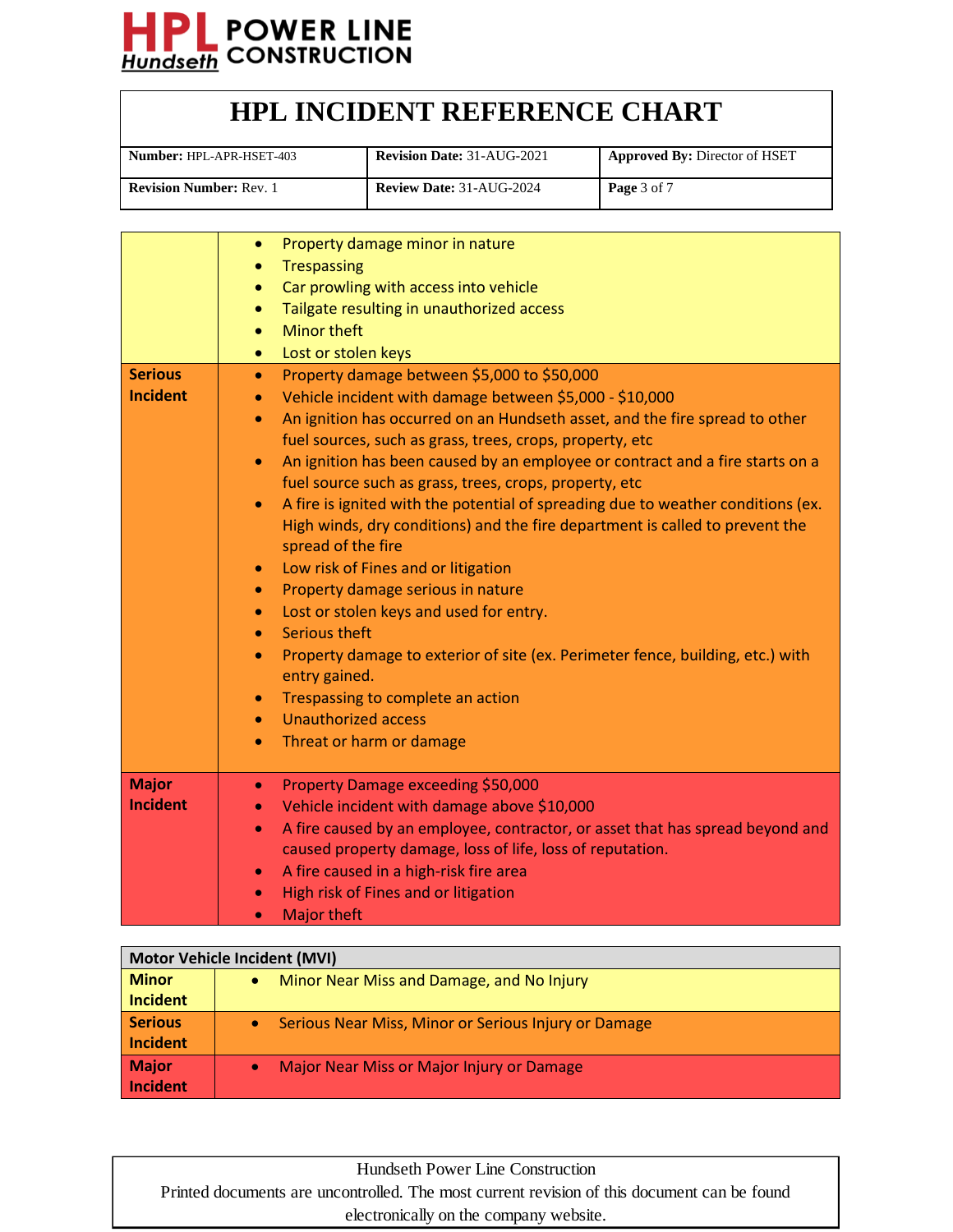

| <b>Number: HPL-APR-HSET-403</b> | <b>Revision Date: 31-AUG-2021</b> | <b>Approved By: Director of HSET</b> |
|---------------------------------|-----------------------------------|--------------------------------------|
| <b>Revision Number: Rev. 1</b>  | <b>Review Date: 31-AUG-2024</b>   | Page 4 of 7                          |

| <b>Utility Contact</b> |                                                                      |
|------------------------|----------------------------------------------------------------------|
| <b>Minor</b>           | Exposing a communication line<br>$\bullet$                           |
| <b>Near Miss</b>       |                                                                      |
| Serious                | Encroachment on a National Energy Board Line<br>$\bullet$            |
| Near Miss              | Exposing an electrical or gas line<br>$\bullet$                      |
| <b>Minor</b>           | No chance of injury or Minor Near Miss<br>$\bullet$                  |
| <b>Incident</b>        | <b>Communication line contact</b><br>$\bullet$                       |
| <b>Serious</b>         | <b>Minor or Serious Near Miss Injury</b><br>$\bullet$                |
| Incident               | Secondary Electrical or Low-Pressure Gas Line<br>$\bullet$           |
| Major                  | Serious Near Miss or Serious or Serious Injury<br>$\bullet$          |
| <b>Incident</b>        | <b>Primary Electrical and or High-Pressure Gas Line</b><br>$\bullet$ |
|                        | <b>National Energy Board Contact</b><br>$\bullet$                    |

| <b>Environmental</b>               |                                                                                                                                                                                                                                                                                        |
|------------------------------------|----------------------------------------------------------------------------------------------------------------------------------------------------------------------------------------------------------------------------------------------------------------------------------------|
| <b>Minor</b>                       | Release of less than 5 liters of:<br>$\bullet$                                                                                                                                                                                                                                         |
| <b>Near Miss</b>                   | In-service PCB electrical insulating oil (<50 ppm) resulting in a cumulative PCB<br>$\circ$<br>release of <0.75 grams                                                                                                                                                                  |
|                                    | Any environmentally sensitive liquid (not including battery acid)<br>$\circ$                                                                                                                                                                                                           |
|                                    | Any non-conformance with a Hundseth standard, procedure, or project specific<br>$\bullet$<br>environmental requirement that can be rectified immediately.                                                                                                                              |
| <b>Serious</b><br><b>Near Miss</b> | A release of in-service PCB electrical insulating oil (<50ppm) resulting in a<br>$\bullet$<br>cumulative PCB release of >0.75 grams of PCB but less than 1.0 grams of PCB.<br>An action or event that had the potential to result in a Serious Environmental<br>$\bullet$<br>incident. |
| <b>Minor</b>                       | Release of greater than 5 liters of:<br>$\bullet$                                                                                                                                                                                                                                      |
| <b>Incident</b>                    | In-service PCB electrical insulating oil (<50ppm) not resulting in a cumulative<br>$\circ$                                                                                                                                                                                             |
|                                    | PCB release of >0.75 grams.                                                                                                                                                                                                                                                            |
|                                    | Any environmentally sensitive liquid (not including battery acid)<br>$\circ$                                                                                                                                                                                                           |
|                                    | Any release of battery acid <5L.<br>$\circ$                                                                                                                                                                                                                                            |
|                                    | A release of a greenhouse gas (ex. refrigerants, SF6, CF4) less than 10 kg or less<br>$\circ$<br>than a 10-minute sustained release.                                                                                                                                                   |
|                                    | An activity that results in the death or injury of wildlife listed as "non-licence<br>$\bullet$<br>animals."                                                                                                                                                                           |
|                                    | Discovery of dead or injured wildlife on or within Hundseth facilities<br>$\bullet$                                                                                                                                                                                                    |
|                                    | Any non-conformance with a Hundseth standard, procedure, or project specific<br>$\bullet$                                                                                                                                                                                              |
|                                    | environmental requirement that can be rectified immediately.                                                                                                                                                                                                                           |
| <b>Serious</b>                     | Release of greater than 50 liters of:<br>$\bullet$                                                                                                                                                                                                                                     |
| <b>Incident</b>                    | In-service PCB electrical insulating oil (<50ppm) resulting in a cumulative PCB<br>$\circ$                                                                                                                                                                                             |
|                                    | release of >0.75 grams.                                                                                                                                                                                                                                                                |
|                                    | Any environmentally sensitive liquid >50L (not including battery acid)<br>$\circ$                                                                                                                                                                                                      |

Hundseth Power Line Construction

Printed documents are uncontrolled. The most current revision of this document can be found electronically on the company website.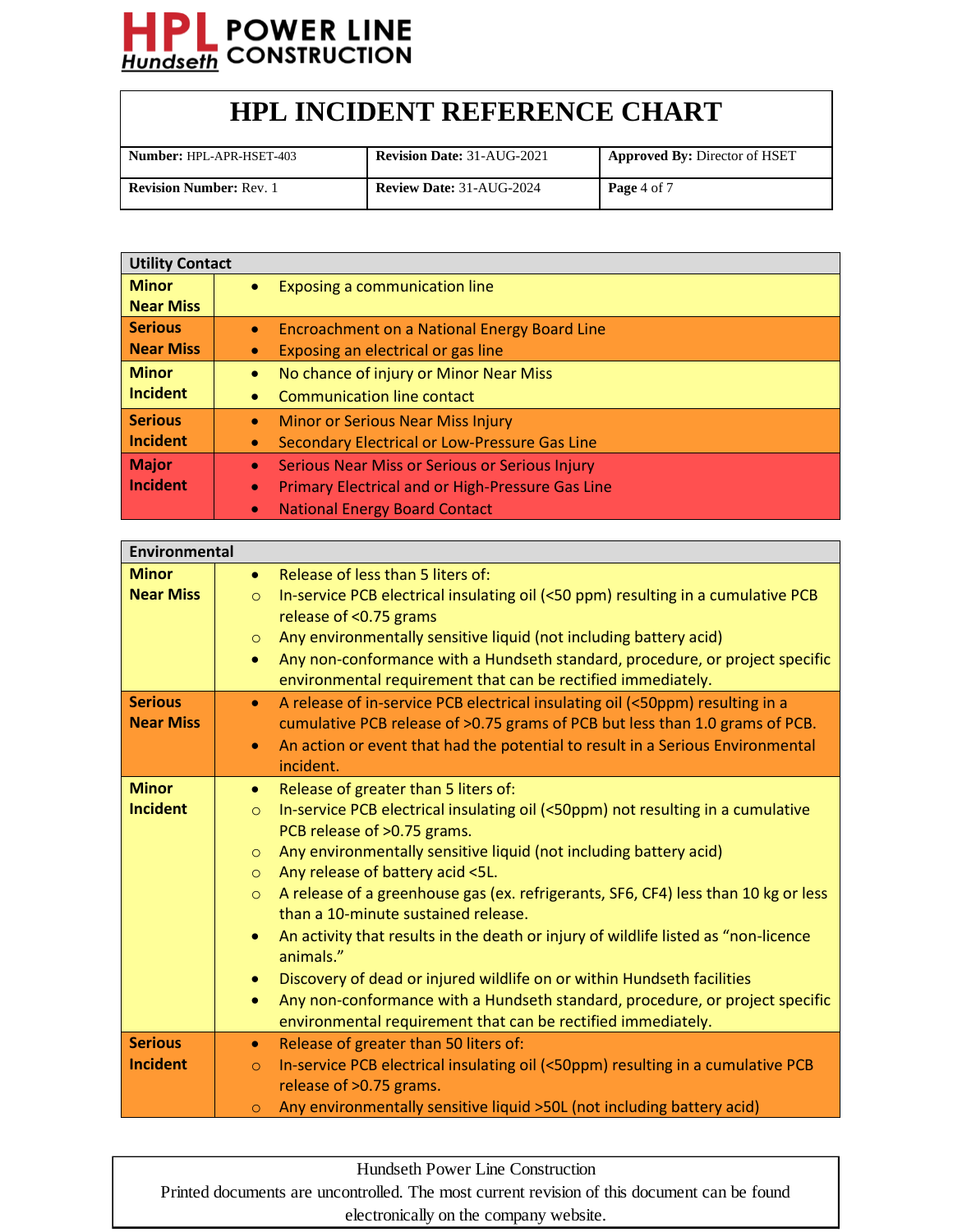

| <b>Number: HPL-APR-HSET-403</b> | <b>Revision Date: 31-AUG-2021</b> | <b>Approved By: Director of HSET</b> |
|---------------------------------|-----------------------------------|--------------------------------------|
| <b>Revision Number: Rev. 1</b>  | <b>Review Date: 31-AUG-2024</b>   | Page 5 of 7                          |

|                             | Any release of battery acid >5L.<br>$\bullet$                                                 |
|-----------------------------|-----------------------------------------------------------------------------------------------|
|                             | A release of a greenhouse gas (ex. refrigerants, SF6, CF4) greater than 10 kg or<br>$\bullet$ |
|                             | greater than a 10-minute sustained release.                                                   |
|                             | A product or substance released in any volume to a surface water body<br>$\bullet$            |
|                             | (including a wetland or watercourse) or groundwater.                                          |
|                             | The disposal of waste at an unauthorized waste management facility.<br>$\bullet$              |
|                             | An activity that results in the disturbance or death of a migratory bird,<br>$\bullet$        |
|                             | disturbance or destruction of legally protected habitat, or injury/death of a                 |
|                             | species-at-risk.                                                                              |
|                             |                                                                                               |
|                             | Deposition of a substance that is harmful to migratory birds, or permitting such<br>$\bullet$ |
|                             | a substance to be deposited, in waters or an area frequented by migratory                     |
|                             | birds or in a place from which the substance may enter such waters or such an                 |
|                             | area.                                                                                         |
|                             | Commencement of construction, operations, or maintenance activities or<br>$\bullet$           |
|                             | works without the proper environmental approvals or notifications in place                    |
|                             | Any activities or works that are in non-compliance with the conditions of<br>$\bullet$        |
|                             | provincial or federal regulations, legislation, authorization, or approval.                   |
|                             | Formal notice of investigation or an environmental order issued by a provincial<br>$\bullet$  |
|                             | or federal environmental regulatory agency.                                                   |
| <b>Major</b>                | Stop work order a provincial or federal environmental regulatory agency.<br>$\bullet$         |
| <b>Incident</b>             | Incident resulting in a serious adverse effect on the environment.<br>$\bullet$               |
|                             | Charges, fines, or administrative penalties laid by a provincial or federal<br>$\bullet$      |
|                             | environmental regulatory agency.                                                              |
| <b>Harassment/ Violence</b> |                                                                                               |
| <b>Minor</b>                | Vicious animal or human in the area                                                           |
| <b>Near Miss</b>            |                                                                                               |
| <b>Serious</b>              | Verbal aggressive or threatening behaviour<br>$\bullet$                                       |
| <b>Incident</b>             | Socially excluding or isolating someone<br>$\bullet$                                          |
|                             | Persistently criticizing, undermining, belittling, demeaning, or ridiculing<br>$\bullet$      |
|                             | someone                                                                                       |
|                             |                                                                                               |
|                             | Swearing at someone or using inappropriate language to them<br>$\bullet$                      |
|                             | Abusing authority by publicly ridiculing or disciplining a subordinate<br>$\bullet$           |
|                             | Abusing authority by interfering with a subordinate's performance or job                      |
|                             | Threat of vicious animal in the area                                                          |
|                             | Displaying offensive posters, cartoons or images of a sexual nature<br>$\bullet$              |
|                             | Sending inappropriate electronic communications.<br>$\bullet$                                 |
|                             | Making abusive or derogatory remarks or jokes about someone's gender,<br>$\bullet$            |
|                             | gender identity or gender expression, sex or sexual orientation.                              |
|                             | Spreading malicious rumours or gossip about an individual or a group.                         |
| <b>Serious</b>              | Physical threat or attack on an employee<br>$\bullet$                                         |
| <b>Incident</b>             |                                                                                               |

Hundseth Power Line Construction

Printed documents are uncontrolled. The most current revision of this document can be found electronically on the company website.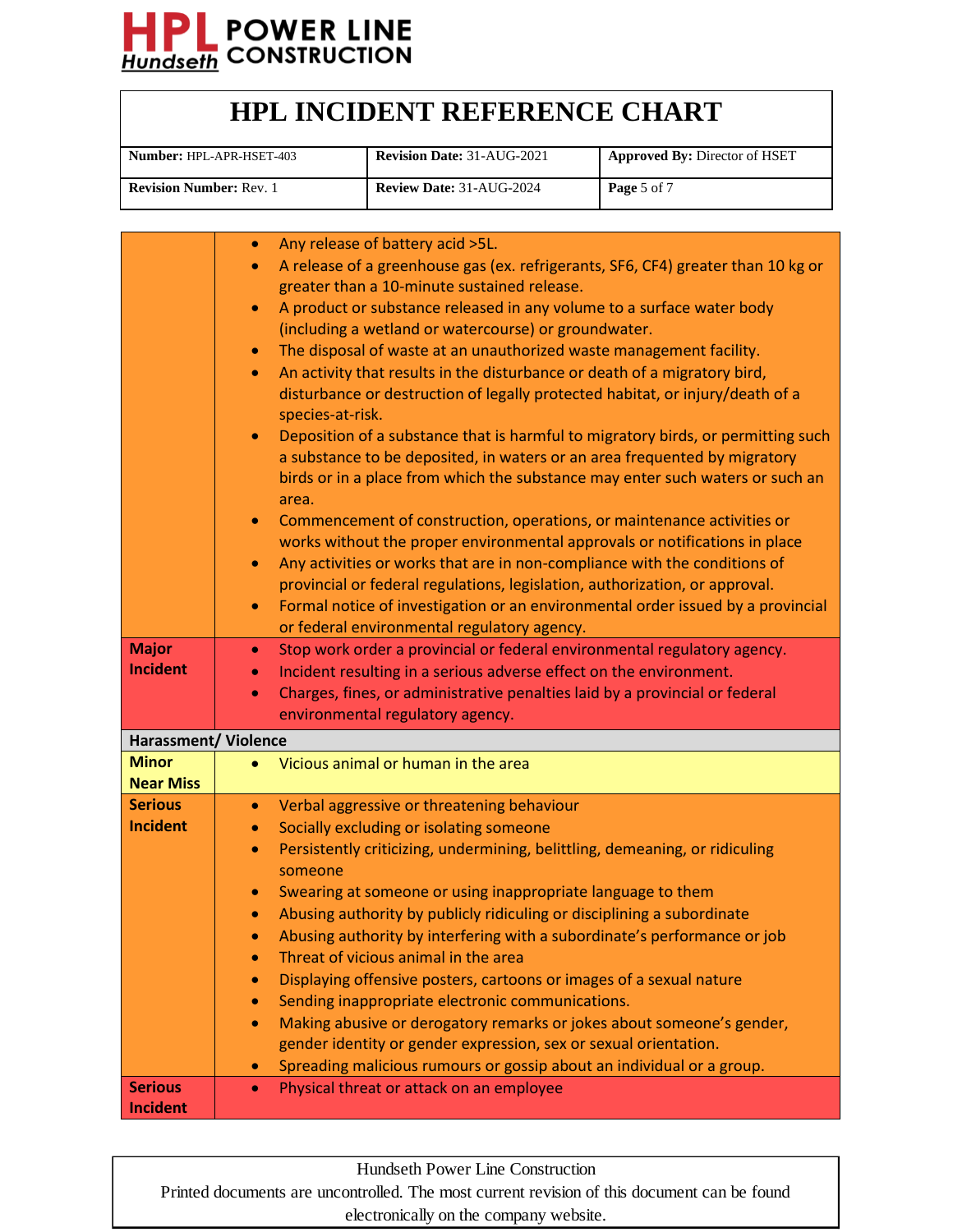

| <b>HPL INCIDENT REFERENCE CHART</b> |  |
|-------------------------------------|--|
|-------------------------------------|--|

| <b>Number: HPL-APR-HSET-403</b> | <b>Revision Date: 31-AUG-2021</b> | <b>Approved By: Director of HSET</b> |
|---------------------------------|-----------------------------------|--------------------------------------|
| <b>Revision Number: Rev. 1</b>  | <b>Review Date: 31-AUG-2024</b>   | Page 6 of 7                          |

| Evacuation of site (threat or event)<br>$\bullet$                                                   |
|-----------------------------------------------------------------------------------------------------|
| Using the internet to harass, threaten or maliciously embarrass someone<br>$\bullet$                |
| Abusing authority by soliciting a sexual or romantic relationship from a<br>$\bullet$               |
| subordinate, or making social invitations with sexual overtones to a<br>subordinate                 |
| Using the internet to make sexual threats, or to harass or exploit someone<br>$\bullet$<br>sexually |
| Sexual assault or touching<br>$\bullet$                                                             |
| Sexual invitations or requests in return from a promise, promotion or reward<br>$\bullet$           |
| <b>Physical assault</b><br>$\bullet$                                                                |
| Domestic violence.<br>$\bullet$                                                                     |
| Damaging, hiding or stealing someone's personal belongings or work<br>$\bullet$<br>equipment.       |

| <b>Non-Conformance</b> |                                                                                 |
|------------------------|---------------------------------------------------------------------------------|
| <b>Opportunity</b>     | An improvement action to meet internal or customer requirements or<br>$\bullet$ |
| for                    | enhance internal or customer satisfaction                                       |
| <b>Improvement</b>     | Areas of practice in need of improvement                                        |
|                        | Improvement priority for the institution<br>$\bullet$                           |
|                        | Opportunity to improve from an auditor's experience in the industry<br>۰        |
| <b>Minor Non-</b>      | A single observed lapse or isolated incident<br>$\bullet$                       |
| <b>Conformance</b>     | Minimal risk of nonconforming product or service<br>$\bullet$                   |
|                        | A drawing marked up with unauthorized changes<br>$\bullet$                      |
|                        | A purchase order released without review and approval<br>$\bullet$              |
|                        | An inspection instrument past its calibration date.<br>$\bullet$                |
|                        | A training record not available<br>$\bullet$                                    |
| <b>Major Non-</b>      | Construction not completed as per given design/drawing<br>$\bullet$             |
| <b>Conformance</b>     | Deviation from the project specification<br>$\bullet$                           |
|                        | Work fails to meet agreed quality standards<br>$\bullet$                        |
|                        | Several minor non-conformances related to the same clause<br>$\bullet$          |
|                        | No documented procedure<br>$\bullet$                                            |
|                        | Document changes routinely carried out in an unauthorized manner<br>$\bullet$   |
|                        | Major purchases made from unevaluated suppliers.                                |
|                        | Product purchased without required inspection and tests.                        |